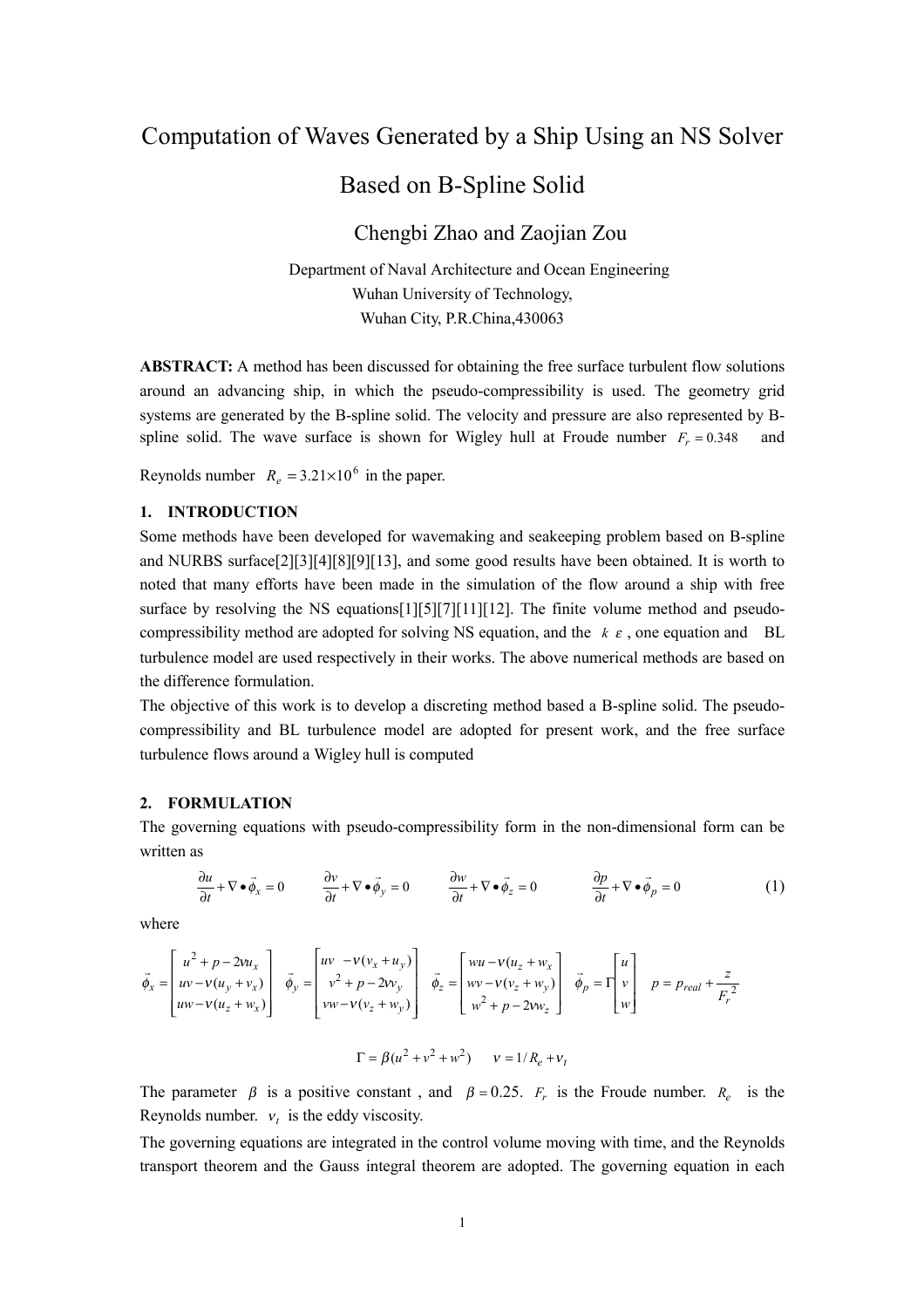control volume become the following formulations

$$
\frac{d}{dt} \int_{v(t)} u \, dV + \int_{s(t)} (\vec{\phi}_x - u\vec{u}) \bullet \vec{n} dS = 0
$$
\n
$$
\frac{d}{dt} \int_{v(t)} v \, dV + \int_{s(t)} (\vec{\phi}_y - v\vec{u}) \bullet \vec{n} dS = 0
$$
\n
$$
\frac{d}{dt} \int_{v(t)} w \, dV + \int_{s(t)} (\vec{\phi}_z - w\vec{u}) \bullet \vec{n} dS = 0
$$
\n
$$
\frac{d}{dt} \int_{v(t)} p \, dV + \int_{s(t)} (\vec{\phi}_p - p\vec{u}) \bullet \vec{n} dS = 0
$$
\n(2)

where *u* is velocity vector,and  $\vec{u} = (u, v, w)^T$ .  $\vec{n} = (n_x, n_y, n_z)^T$  is a unit outward normal of the control volume.The geometry shape can be represented by B-spline solid. The expression formulation is

$$
\vec{x}(\xi,\eta,\zeta) = \sum_{i=0}^{L_G} \sum_{j=0}^{M_G} \sum_{k=0}^{N_G} \vec{X}_{ijk} N_{i,l}(\xi) N_{j,m}(\eta) N_{k,n}(\zeta)
$$
\n(3)

where  $\vec{x}$  is the locate vector, and  $\vec{x} = (x, y, z)^T$ .  $\vec{X}_{ijk} = (X_{ijk}, Y_{ijk}, Z_{ijk})^T$  are the B-spline control nets representing the geometry shape.  $N_{i,l}$ ,  $N_{j,m}$  and  $N_{k,n}$  are the B-spline basis function of order *l,m* and *n*, defined by the Cox-de Boor recursive expressions. The velocity and pressure can also be expressed by B-spline solid in follow formulation.

$$
\vec{u}(\xi,\eta,\zeta) = \sum_{i=0}^{L_S} \sum_{j=0}^{M_S} \sum_{k=0}^{N_S} \vec{U}_{ijk} N_{i,p}(\xi) N_{j,q}(\eta) N_{k,r}(\zeta)
$$
(4)

$$
p(\xi, \eta, \zeta) = \sum_{i=0}^{L_S} \sum_{j=0}^{M_S} \sum_{k=0}^{N_S} P_{ijk} N_{i,p}(\xi) N_{j,q}(\eta) N_{k,r}(\zeta)
$$
(5)

where  $\vec{U}_{ijk} = (U_{ijk}, V_{ijk}, W_{ijk})^T$  and  $P_{ijk}$  are the B-spline control nets representing the velocity and pressure. The integral equation(2) transformed to the parameter coordinate system can be written as

$$
\frac{d}{dt}\int_{v(t)} uJd\xi d\eta d\zeta + \int_{s1+s2} (\vec{\phi}_x - u\vec{u}) \bullet \vec{n}_1 H_1 d\eta d\zeta + \int_{s3+s4} (\vec{\phi}_x - u\vec{u}) \bullet \vec{n}_2 H_2 d\xi d\zeta + \int_{s5+s6} (\vec{\phi}_x - u\vec{u}) \bullet \vec{n}_3 H_3 d\xi d\eta = 0
$$
 (6)

$$
\frac{d}{dt}\int_{\nu(t)}\nu J d\xi d\eta d\zeta + \int_{s1+s2}(\vec{\phi}_y - v\vec{u}) \bullet \vec{n}_1 H_1 d\eta d\zeta + \int_{s3+s4}(\vec{\phi}_y - v\vec{u}) \bullet \vec{n}_2 H_2 d\xi d\zeta + \int_{s5+s6}(\vec{\phi}_y - v\vec{u}) \bullet \vec{n}_3 H_3 d\xi d\eta = 0
$$
\n(7)

$$
\frac{d}{dt}\int_{v(t)} wJd\xi d\eta d\zeta + \int_{s1+s2} (\vec{\phi}_z - w\vec{u}) \bullet \vec{n}_1 H_1 d\eta d\zeta + \int_{s3+s4} (\vec{\phi}_z - w\vec{u}) \bullet \vec{n}_2 H_2 d\xi d\zeta + \int_{s5+s6} (\vec{\phi}_z - w\vec{u}) \bullet \vec{n}_3 H_3 d\xi d\eta = 0
$$
\n(8)

$$
\frac{d}{dt}\int_{v(t)} pJd\xi d\eta d\zeta + \int_{s1+s2} (\vec{\phi}_p - p\vec{u}) \bullet \vec{n}_1 H_1 d\eta d\zeta + \int_{s3+s4} (\vec{\phi}_p - p\vec{u}) \bullet \vec{n}_2 H_2 d\xi d\zeta + \int_{s5+s6} (\vec{\phi}_p - p\vec{u}) \bullet \vec{n}_3 H_3 d\xi d\eta = 0
$$
\n(9)

where

$$
J = \left| \frac{\partial(x, y, z)}{\partial(\xi, \eta, \zeta)} \right| \quad \vec{n}_1 = \frac{\vec{x}_\eta \times \vec{x}_\zeta}{\left| \vec{x}_\eta \times \vec{x}_\zeta \right|} \quad \vec{n}_2 = \frac{\vec{x}_\zeta \times \vec{x}_\xi}{\left| \vec{x}_\zeta \times \vec{x}_\xi \right|} \quad \vec{n}_3 = \frac{\vec{x}_\zeta \times \vec{x}_\eta}{\left| \vec{x}_\zeta \times \vec{x}_\eta \right|} \quad H_i = \sqrt{E_i G_i - F_i^2}, i = 1, 2, 3
$$

$$
E_1 = \vec{x}_\eta \bullet \vec{x}_\eta \qquad G_1 = \vec{x}_\zeta \bullet \vec{x}_\zeta \qquad F_1 = \vec{x}_\eta \bullet \vec{x}_\zeta
$$

The similar formulation can be obtained for  $E_2, F_2, G_2$  and  $E_3, F_3, G_3$ .  $\vec{x}_{\xi}$ ,  $\vec{u}_{\xi}$  can be calculated by following formulation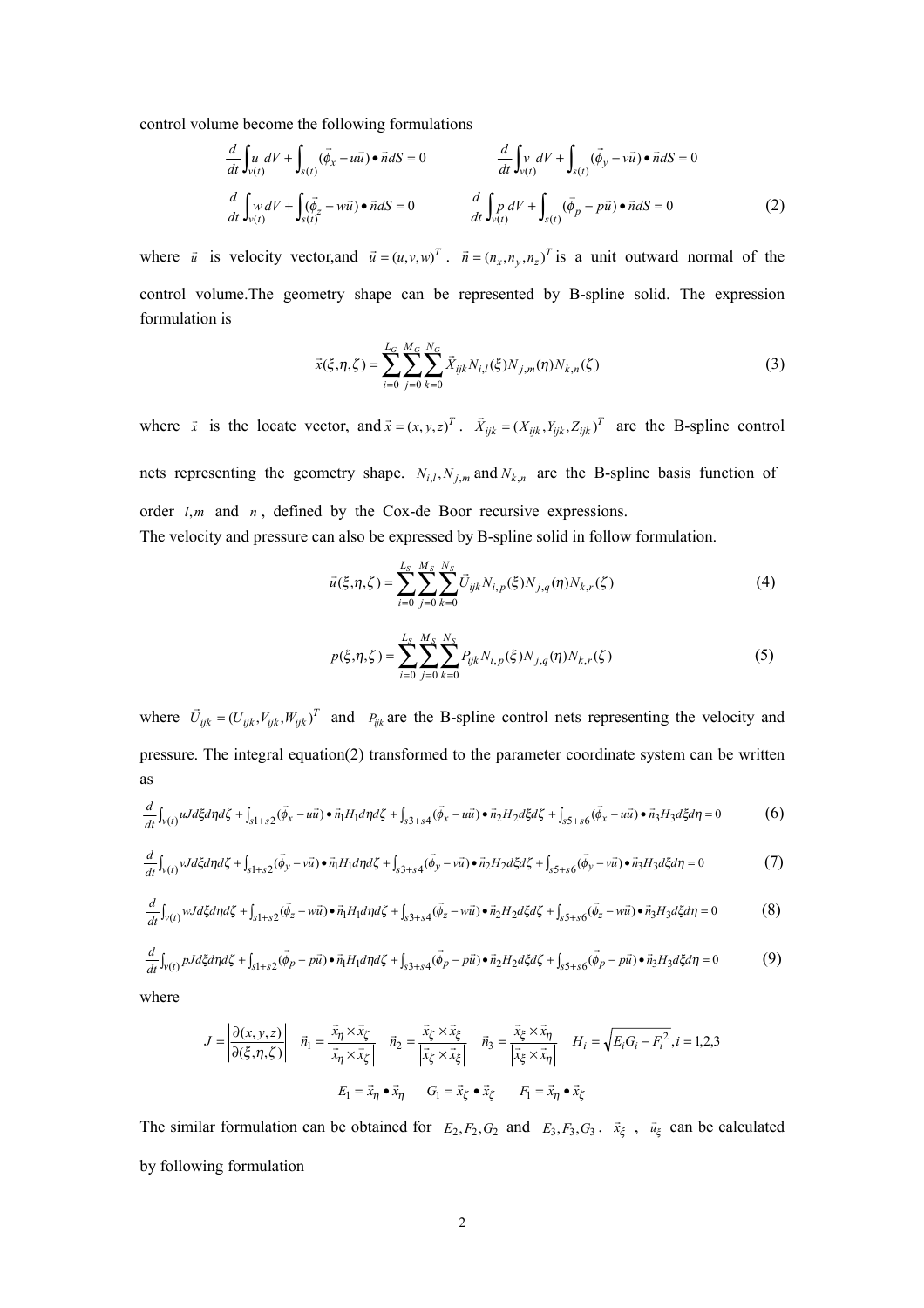$$
\vec{x}_{\xi} = \sum_{i=0}^{L_G} \sum_{j=0}^{M_G} \sum_{k=0}^{N_G} \vec{X}_{ijk} \frac{dN_{i,l}(\xi)}{d\xi} N_{j,m}(\eta) N_{k,n}(\zeta)
$$
(10)

$$
\vec{u}_{\xi} = \sum_{i=0}^{L_S} \sum_{j=0}^{M_S} \sum_{k=0}^{N_S} \vec{U}_{ijk} \frac{\partial N_{i,p}(\xi)}{\partial \xi} N_{j,q}(\eta) N_{k,r}(\zeta)
$$
(11)

The similar formulation can be obtained for  $\vec{x}_\eta$ ,  $\vec{x}_\zeta$  and  $\vec{u}_\eta$ ,  $\vec{u}_\zeta$ .  $\vec{u}_x$ ,  $\vec{u}_y$ ,  $\vec{u}_z$  can be represented in following

$$
\begin{bmatrix}\n\vec{u}_x \\
\vec{u}_y \\
\vec{u}_z\n\end{bmatrix} = \frac{1}{J} \begin{bmatrix}\ny_1 z_\zeta - z_\eta y_\zeta & y_\zeta z_\zeta - z_\zeta y_\xi & y_\zeta z_\eta - z_\zeta y_\eta \\
z_n x_\zeta - z_\zeta x_\eta & z_\zeta x_\zeta - z_\zeta x_\zeta & z_\zeta x_\eta - z_\eta x_\zeta \\
x_n y_\zeta - x_\zeta y_\eta & x_\zeta y_\zeta - x_\zeta y_\zeta & x_\zeta y_\eta - x_\eta y_\zeta\n\end{bmatrix} \begin{bmatrix}\n\vec{u}_\zeta \\
\vec{u}_\eta \\
\vec{u}_\zeta\n\end{bmatrix}
$$
\n(12)

The formulation (6) is calculated by adopting the iteration formulaton(13).

$$
\sum_{i=0}^{L_s} \sum_{j=0}^{M_s} \sum_{k=0}^{N_s} U_{ijk}^{n+1} \Big( \int_{\nu(t)} N_{i,p}(\xi) N_{j,q}(\eta) N_{k,r}(\zeta) J d\xi d\eta d\zeta \Big)^n = \Big( \int_{\nu(t)} uJ d\xi d\eta d\zeta \Big)^n \n- \Delta t \Big( \int_{s1+s2} (\vec{\phi}_x - u\vec{u}) \bullet \vec{n}_1 H_1 d\eta d\zeta + \int_{s3+s4} (\vec{\phi}_x - u\vec{u}) \bullet \vec{n}_2 H_2 d\xi d\zeta + \int_{s5+s6} (\vec{\phi}_x - u\vec{u}) \bullet \vec{n}_3 H_3 d\xi d\eta \Big)^n
$$
\n(13)

The similar formulation can be obtained for formulation(7),(8),(9). The integrations items in the above formulation are calculated by applying Gaussian quadrature. The linear equation systems can be constructed by satisfing the integral equation in each control volume and the boundary conditions, thus  $\vec{U}_{ijk} = (U_{ijk}, V_{ijk}, W_{ijk})^T$  and  $P_{ijk}$  can be obtained by solving the linear equation systems. The velocity  $\vec{u}$  and pressure  $\vec{p}$  can be obtained by appling the De Boor algorithm. The stress condition is adopted for the free surface boundary condition. It can be see in ref.[7]. The other boundary conditions are listed in Table 1.

| Boundary      | u, v, w                                                                                                                     | p                                         |
|---------------|-----------------------------------------------------------------------------------------------------------------------------|-------------------------------------------|
| Upstream      | $u = 1, v = 0, w = 0$                                                                                                       | $p=0$                                     |
| Downstream    | $\frac{\partial u}{\partial \vec{n}} = 0, \frac{\partial v}{\partial \vec{n}} = 0, \frac{\partial w}{\partial \vec{n}} = 0$ | $\frac{\partial p}{\partial \vec{n}} = 0$ |
| Center        | $\frac{\partial u}{\partial \vec{n}} = 0, v = 0, \frac{\partial w}{\partial \vec{n}} = 0$                                   | $\frac{\partial p}{\partial \vec{r}} = 0$ |
| Free Surface  | <b>Stresses</b>                                                                                                             | <b>Stresses</b>                           |
| Body          | $u = 0, v = 0, w = 0$                                                                                                       | $\frac{\partial p}{\partial \vec{n}} = 0$ |
| <b>Bottom</b> | $u = 0, v = 0, w = 0$                                                                                                       | $\frac{\partial p}{\partial \vec{n}} = 0$ |
| Side          | $\frac{\partial u}{\partial \vec{r}} = 0, \frac{\partial v}{\partial \vec{r}} = 0, \frac{\partial w}{\partial \vec{r}} = 0$ | $\frac{\partial p}{\partial \vec{n}} = 0$ |

|  | Table 1 Boundary Condition |  |
|--|----------------------------|--|
|--|----------------------------|--|

The new grid systems can be reconstructed by the following formulation approximately, and

$$
\vec{X}_{ijk}^{n+1} = \vec{X}_{ijk}^n + \Delta t \cdot \vec{u}
$$
\n(14)

the new velocity and pressure are smoothed by B-spline solid for next time calculation. It will take wave filter effect. The goal is for the numerical stability.

### **3. RESULT OF WIGLEY HULL**

The Wigley hull is selected for turbulent flow computation. The Froude number and Reynolds number are  $Fr = 0.348$ ,  $R_e = 3.21 \times 10^6$ . The grid system is shown in Fig.1. The wave surface is shown